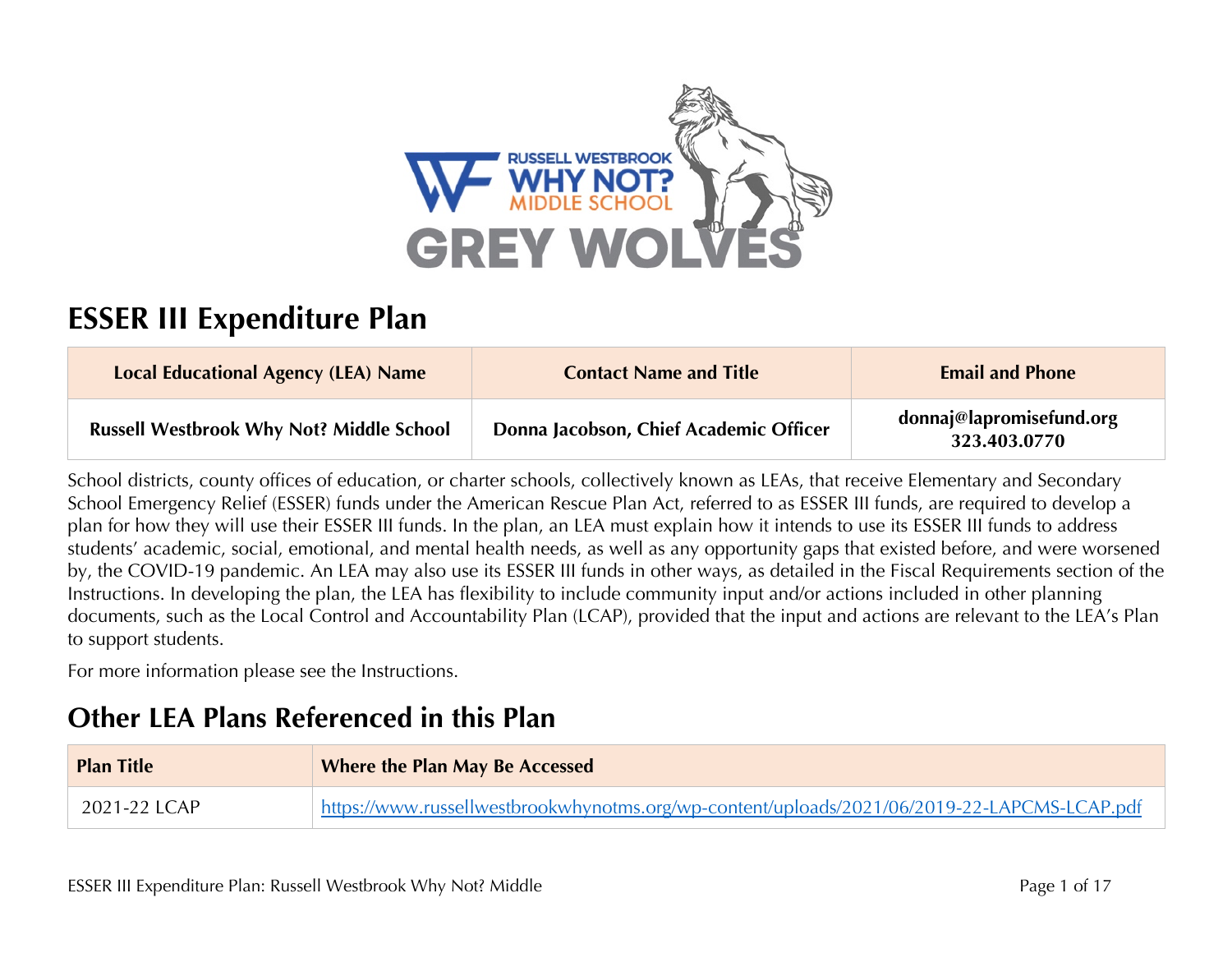# **Summary of Planned ESSER III Expenditures**

Below is a summary of the ESSER III funds received by the LEA and how the LEA intends to expend these funds in support of students.

### **Total ESSER III funds received by the LEA**

| \$673,042 |  |
|-----------|--|
|           |  |

| <b>Plan Section</b>                                                                      | <b>Total Planned ESSER III</b><br><b>Expenditures</b> |
|------------------------------------------------------------------------------------------|-------------------------------------------------------|
| Strategies for Continuous and Safe In-Person Learning                                    | \$0                                                   |
| Addressing Lost Instructional Time (a minimum of 20 percent of the LEAs ESSER III funds) | \$563,013                                             |
| Use of Any Remaining Funds                                                               | \$110,029                                             |

### **Total ESSER III funds included in this plan**

\$673,042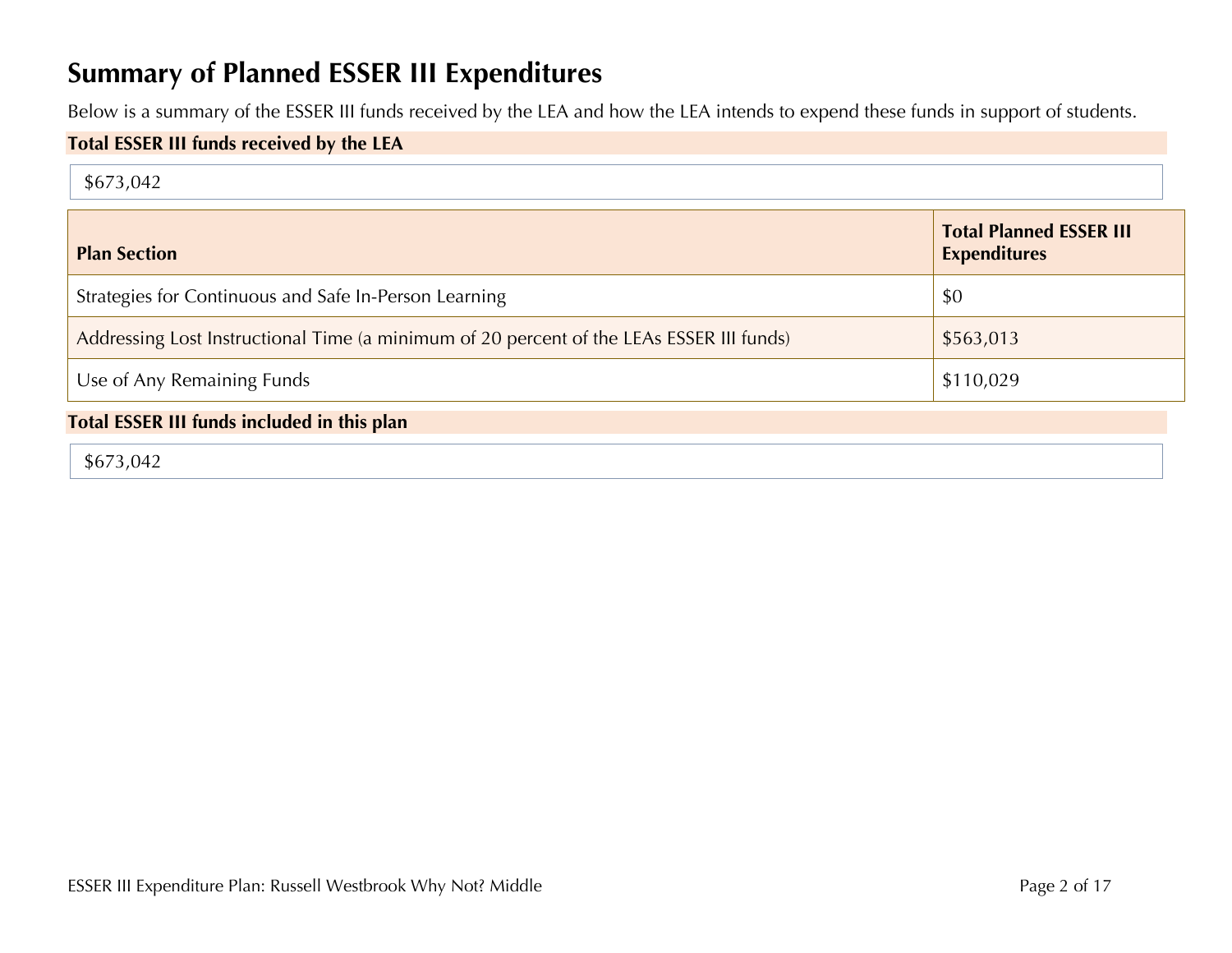# **Community Engagement**

An LEA's decisions about how to use its ESSER III funds will directly impact the students, families, and the local community. The following is a description of how the LEA meaningfully consulted with its community members in determining the prevention and mitigation strategies, strategies to address the academic impact of lost instructional time, and any other strategies or activities to be implemented by the LEA. In developing the plan, the LEA has flexibility to include input received from community members during the development of other LEA Plans, such as the LCAP, provided that the input is relevant to the development of the LEA's ESSER III Expenditure Plan.

For specific requirements, including a list of the community members that an LEA is required to consult with, please see the Community Engagement section of the Instructions.

A description of the efforts made by the LEA to meaningfully consult with its required community members and the opportunities provided by the LEA for public input in the development of the plan.

Russell Westbrook Why Not? Middle School (RWWNMS) has provided numerous engagement opportunities to its community members (Administrators, Special Education Coordinator, Parents, Students, Teachers, staff, Community Partners, Expanded Learning Providers and Community Organizations) since the COVID-19 pandemic to gather and streamline feedback to inform the development of the school's Local Control and Accountability Plan (LCAP), Expanded Learning Opportunities Grant (ELO-G) and most currently with the development of this plan.

RWWNMS's Administrators, including the Chief Academic Officer, Principals, Instructional Leadership Team (including the Homeless/Foster Youth Liaison), and Special Education Coordinator (SPED Administrator) met on a bi-weekly basis through collaborative learning sessions, to discuss schoolwide goals, analyze school/student data, and determine which evidence-based strategies to implement to address the academic impact of lost instructional time.

Teachers, Instructional Support Staff, and other school staff were meaningfully consulted during weekly professional development sessions, support staff team meetings, and a survey was also administered to provide opportunities for public input in the development of this plan.

Students were consulted during Promise Time/Advisory course, Student Government Alliance (SGA), and an online survey was administered. Families, including families that speak languages other than English, families of Unduplicated Pupils (low-income, foster youth, English Learners) and families representing Students with Disabilities (SWD), were consulted during ELAC, Parent Advisory Committee (PAC) virtual meetings, Parent Town Hall to discuss return to in-person instruction (virtual meeting). Interpreter services are made available upon request for schoolwide and parent meetings. All materials sent to families are written in language that is understandable and accessible to parents. Accommodations as appropriate are made for family members with disabilities.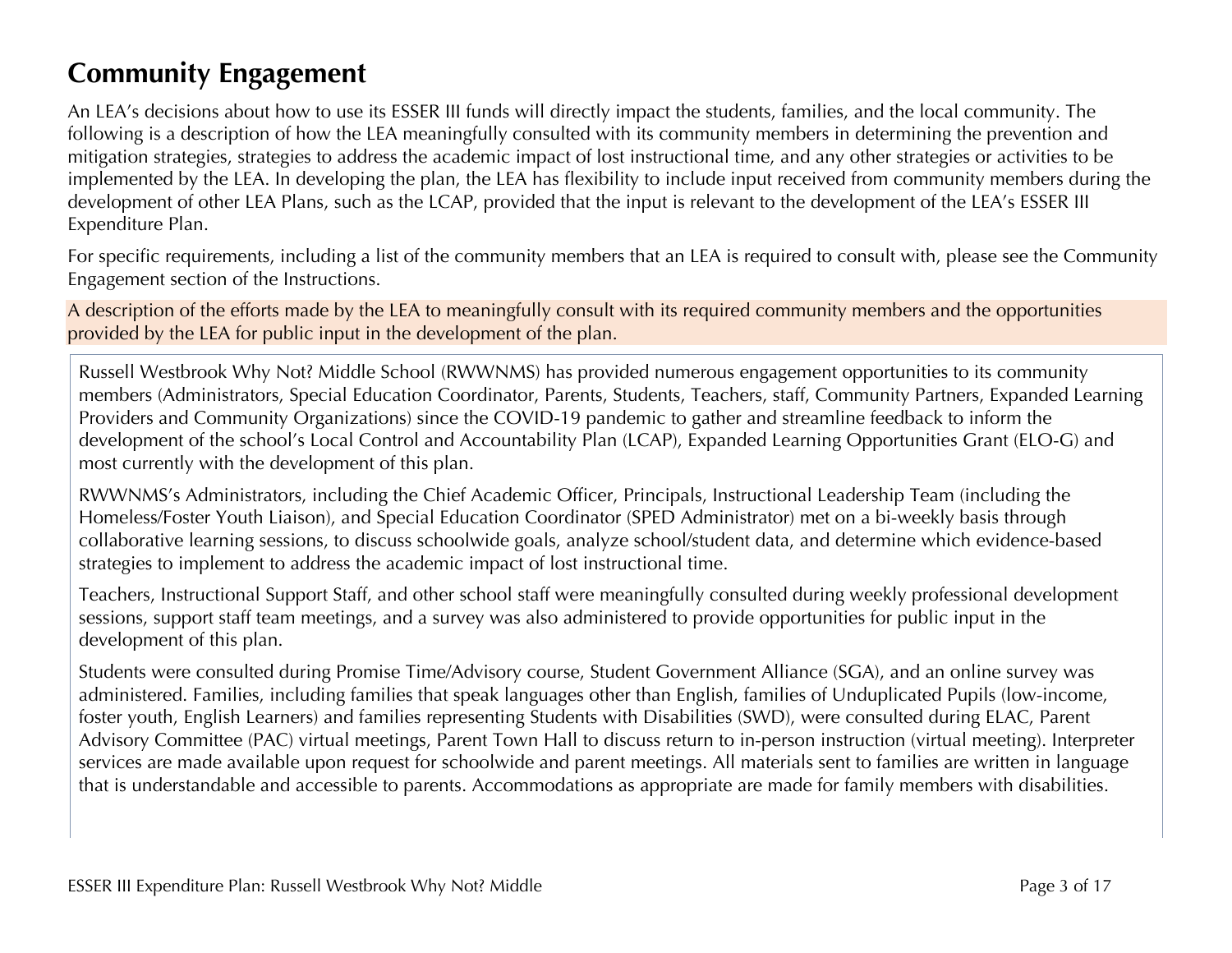RWWNMS meaningfully consulted with Loyola Marymount University (LMU) Reading & Literature Project, Facing History, After-School All-Stars, Constitutional Rights Foundation (Civic Action Project), NOVO Foundation, and Kaiser Permanente which represent Community Partners, Expanded Learning Providers, and other community organizations met in virtual Zoom meetings with the Chief Academic Officer.

RWWNMS evaluated its community member engagement opportunities and determined that Tribes, Civil Rights Organizations including Disability Rights Organizations, and Individuals/advocates representing migratory students, and the interests of children who are incarcerated and underserved students were neither present nor currently served by the school.

### A description of how the development of the plan was influenced by community input.

Russell Westbrook Why Not? Middle School (RWWNMS) Administrative Leadership Team gathered and analyzed input and feedback collected from meetings with community members to guide and inform decision-making and the development of this plan. Common themes reiterated by our community members include the following:

- Address social-emotional/mental health needs of students further exacerbated by the pandemic
- Address lost instructional time especially among English Learners, Low-income, and Students with Disabilities (SWD)
- Provide supports for Students with Disabilities for post-secondary plans (ex. Certificate of Completion)
- Provide additional training for Paraprofessionals to ensure implementation of evidence-based intervention strategies
- Addition of Instructional Aides to provide Tier 2 Academic support
- Parent/Community Coordinator to conduct parent outreach, facilitate parent workshops, and identify family needs & provide targeted resources through partnerships with Community-based organizations.
- Expand the number of enrichment clubs/organizations, and sports to increase student connectedness.

Russell Westbrook Why Not? Middle School has identified the following services and programs that were influenced by community input and will be funded with ESSER III Funds:

- Addressing the Impact of Lost Instructional Time: Addition Assistant Principal lead PBIS; Reading Interventionist; and Instructional Aide

- Use of Remaining Funds: Attendance Clerk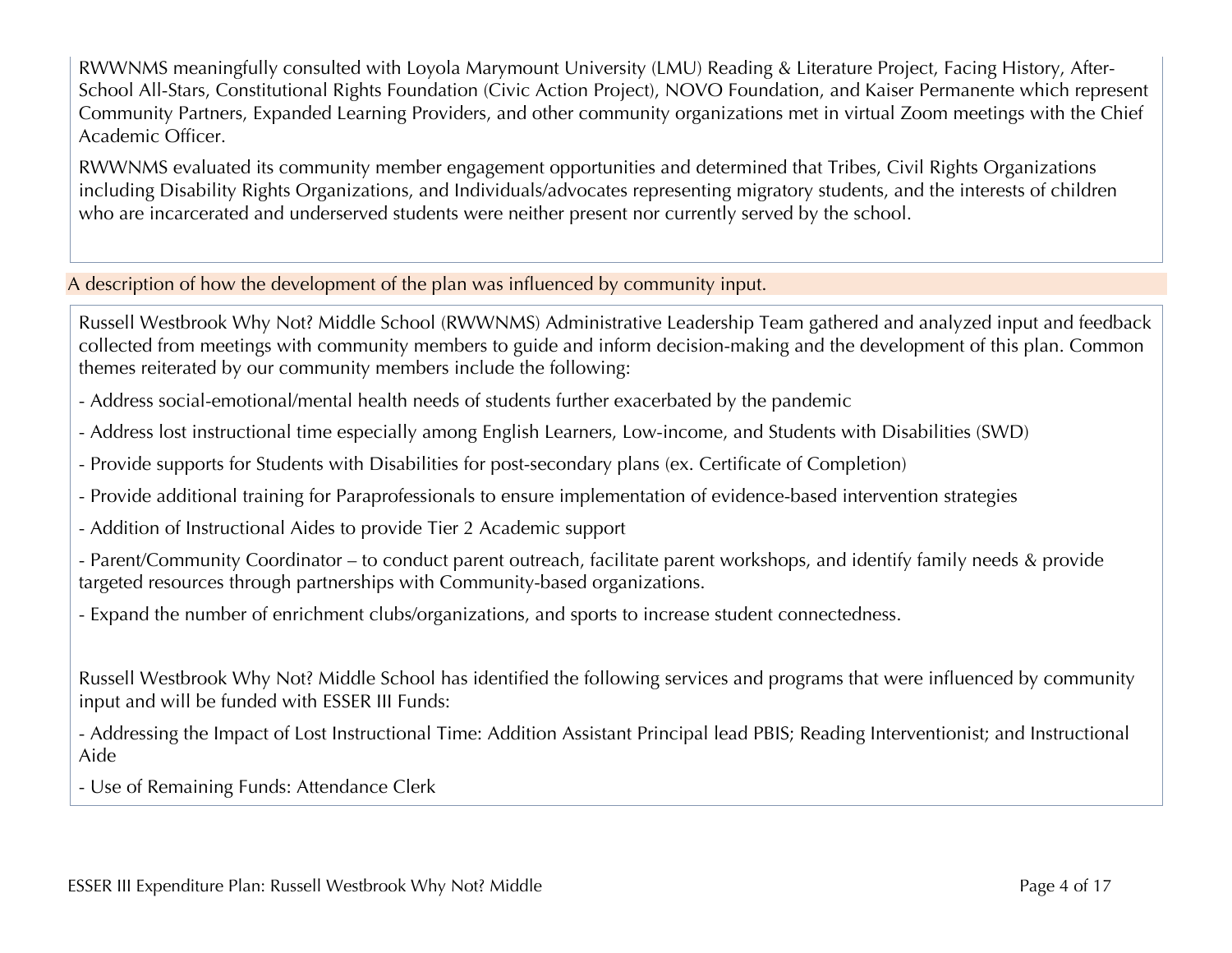# **Actions and Expenditures to Address Student Needs**

The following is the LEA's plan for using its ESSER III funds to meet students' academic, social, emotional, and mental health needs, as well as how the LEA will address the opportunity gaps that existed before, and were exacerbated by, the COVID-19 pandemic. In developing the plan, the LEA has the flexibility to include actions described in existing plans, including the LCAP and/or Expanded Learning Opportunity (ELO) Grant Plan, to the extent that the action(s) address the requirements of the ESSER III Expenditure Plan.

For specific requirements, please refer to the Actions and Expenditures to Address Student Needs section of the Instructions.

## **Strategies for Continuous and Safe In-Person Learning**

A description of how the LEA will use funds to continuously and safely operate schools for in-person learning in a way that reduces or prevents the spread of the COVID-19 virus.

### **Total ESSER III funds being used to implement strategies for continuous and safe in-person learning**

| <b>Plan Alignment (if</b><br>applicable) | <b>Action Title</b> | <b>Action Description</b> | <b>Planned ESSER III</b><br><b>Funded Expenditures</b> |
|------------------------------------------|---------------------|---------------------------|--------------------------------------------------------|
| Not applicable                           | Not applicable      | Not applicable            | \$0                                                    |

## **Addressing the Impact of Lost Instructional Time**

A description of how the LEA will use funds to address the academic impact of lost instructional time.

### **Total ESSER III funds being used to address the academic impact of lost instructional time**

## \$563,013

| <b>Plan Alignment (if</b><br>applicable) | <b>Action Title</b>            | <b>Action Description</b>                                                                                                                                                 | <b>Planned ESSER III</b><br><b>Funded Expenditures</b> |
|------------------------------------------|--------------------------------|---------------------------------------------------------------------------------------------------------------------------------------------------------------------------|--------------------------------------------------------|
| Not applicable                           | MTSS: Academic<br>Intervention | An area of concern on the CA School Dashboard were the<br>Academic Indicators for both ELA & Mathematics. Our<br>students have experienced significant learning loss as a | \$319,946                                              |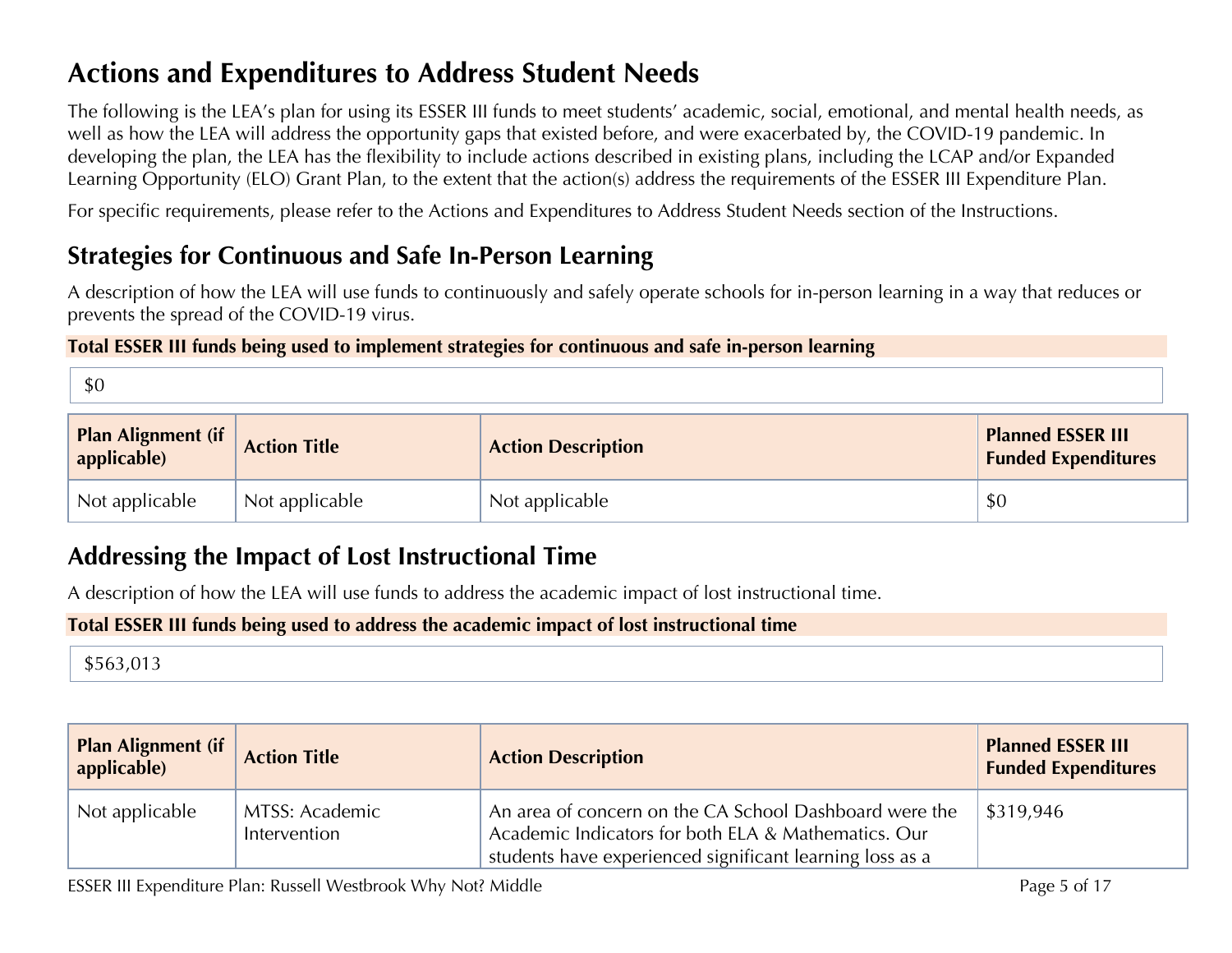| <b>Plan Alignment (if</b><br>applicable) | <b>Action Title</b>     | <b>Action Description</b>                                                                                                                                                                                                                                                                                                                                                                                                                                                                                                                                                                                                                                                                                                  | <b>Planned ESSER III</b><br><b>Funded Expenditures</b> |
|------------------------------------------|-------------------------|----------------------------------------------------------------------------------------------------------------------------------------------------------------------------------------------------------------------------------------------------------------------------------------------------------------------------------------------------------------------------------------------------------------------------------------------------------------------------------------------------------------------------------------------------------------------------------------------------------------------------------------------------------------------------------------------------------------------------|--------------------------------------------------------|
|                                          |                         | result of distance/remote learning, and the impacts of<br>COVID.                                                                                                                                                                                                                                                                                                                                                                                                                                                                                                                                                                                                                                                           |                                                        |
|                                          |                         | The Reading Interventionists will provide reading support<br>through small group tutoring, workshops, co-teaching using<br>a variety of evidence-based pedagogical strategies to<br>address the diverse learning needs of our students. There is<br>a need to strengthen our MTSS program. The Reading<br>Interventionist will also support students reading 3-4 years<br>below grade level during Power Hour Intervention Block.<br>The Instructional Aides will provide academic support<br>through small group instruction during the instructional<br>day. Approximately 50% of our students are reading 4+<br>years below grade level requiring substantial intervention<br>in order to approach grade level mastery. |                                                        |
| Not applicable                           | MTSS: PBIS/SEL Supports | Russel Westbrook Why Not? Middle will hire an Assistant<br>Principal (AP) to lead schoolwide implementation of<br>Positive Behavioral Interventions and Supports (PBIS), an<br>evidence based three-tiered framework to improve and<br>integrate all of the data, systems and practices affecting<br>student outcomes, through our Multi-tiered System of<br>Supports (MTSS). The AP and PBIS team will participate in<br>LACOE's PBIS training program, train school staff to build<br>capacity to make PBIS a sustainable system schoolwide,<br>and implement practices to improve school climate, reduce<br>suspension rates, de-escalate behavioral issues, and<br>implement restorative practices.                    | \$243,067                                              |

# **Use of Any Remaining Funds**

ESSER III Expenditure Plan: Russell Westbrook Why Not? Middle Page 6 of 17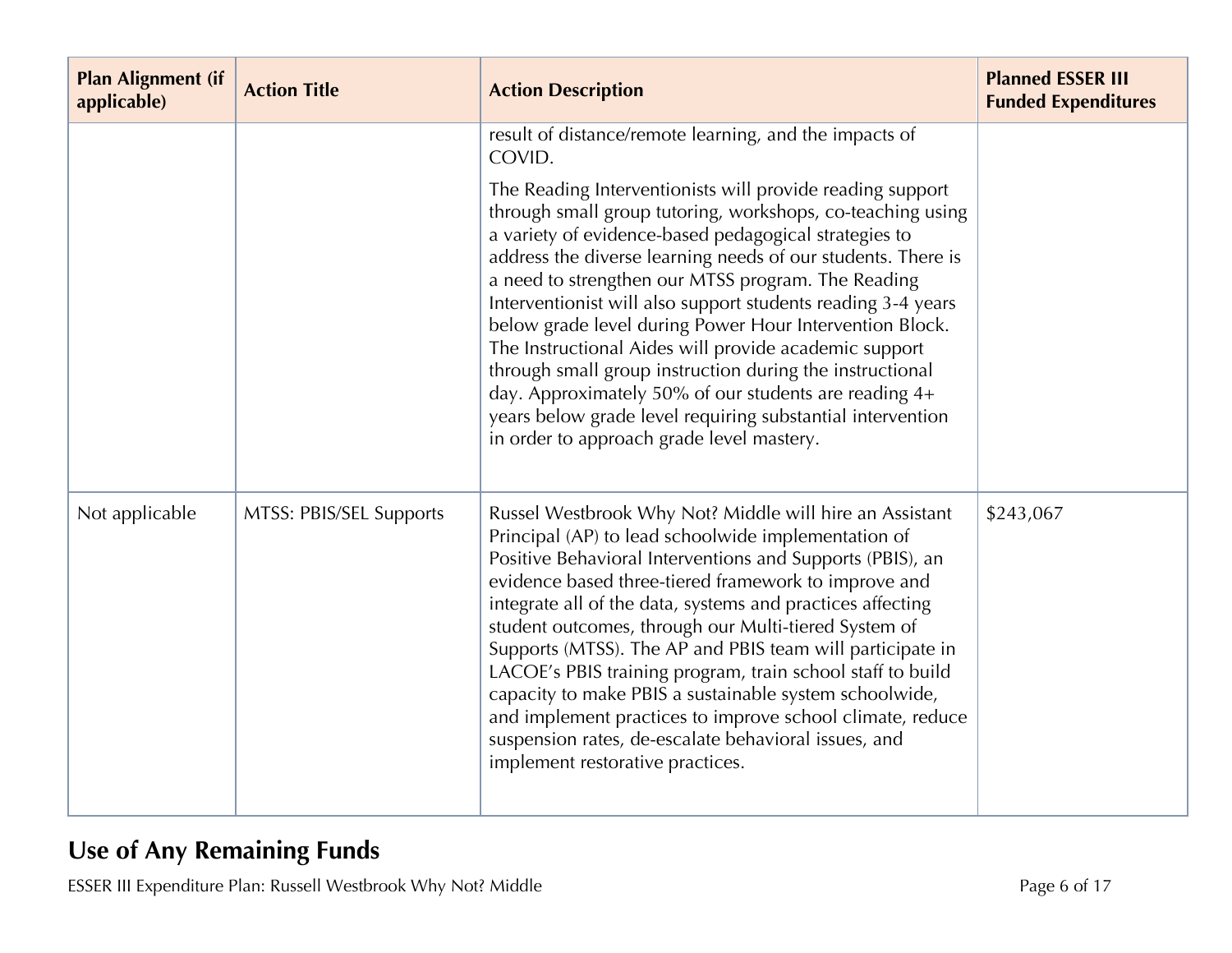#### **Total ESSER III funds being used to implement additional actions**

\$110,029.01

| <b>Plan Alignment (if</b><br>applicable) | <b>Action Title</b>  | <b>Action Description</b>                                                                                                                                                                                                                                                                                                                                                                                                                                                                                                                                                                                                                           | <b>Planned ESSER III</b><br><b>Funded Expenditures</b> |
|------------------------------------------|----------------------|-----------------------------------------------------------------------------------------------------------------------------------------------------------------------------------------------------------------------------------------------------------------------------------------------------------------------------------------------------------------------------------------------------------------------------------------------------------------------------------------------------------------------------------------------------------------------------------------------------------------------------------------------------|--------------------------------------------------------|
| Not applicable                           | Staffing: Attendance | An area of concern that existed before, and were<br>exacerbated by, the COVID-19 pandemic are chronic<br>absenteeism rates. With the return of in-person instruction,<br>there is a need to closely monitor student attendance rates,<br>contact families and implement strategies to improve<br>attendance, including attendance and participation for<br>students in Independent Study as a result of quarantined<br>status. The Attendance Clerk will communicate with<br>families and the school's leadership team on a regular basis<br>to identify and monitor student attendance so that proactive<br>restorative practices are implemented. | \$110,029                                              |

# **Ensuring Interventions are Addressing Student Needs**

The LEA is required to ensure its interventions will respond to the academic, social, emotional, and mental health needs of all students, and particularly those students most impacted by the COVID–19 pandemic. The following is the LEA's plan for ensuring that the actions and expenditures in the plan are addressing the identified academic, social, emotional, and mental health needs of its students, and particularly those students most impacted by the COVID–19 pandemic.

| <b>Action Title(s)</b>      | <b>How Progress will be Monitored</b>                                                                                                                                        | <b>Frequency of Progress Monitoring</b>                                           |
|-----------------------------|------------------------------------------------------------------------------------------------------------------------------------------------------------------------------|-----------------------------------------------------------------------------------|
| MTSS: Academic Intervention | 1. NWEA MAP Reading, Language & Math<br>assessments: Gr 6-8.<br>2. CAASPP ELA & Math Assessments: Gr 6-8<br>3. MTSS Team: Identification of students for tiered<br>supports. | 1. Trimester (3 times/year)<br>2. Annual<br>3. Monthly<br>4. Monthly<br>5. Annual |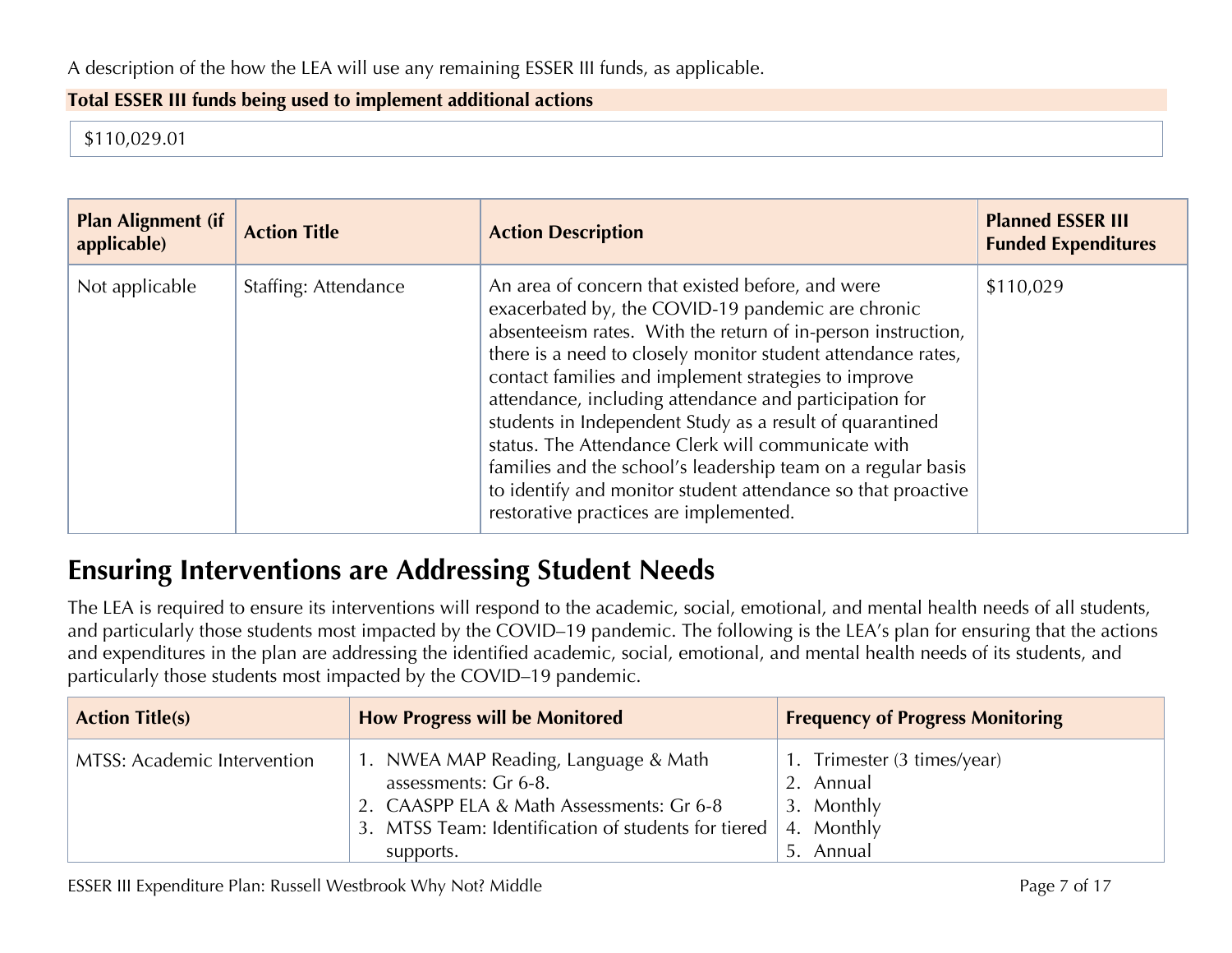| <b>Action Title(s)</b>  | <b>How Progress will be Monitored</b>                                                                                                                                                                                                                                                                                                                                                        | <b>Frequency of Progress Monitoring</b>                                                                           |
|-------------------------|----------------------------------------------------------------------------------------------------------------------------------------------------------------------------------------------------------------------------------------------------------------------------------------------------------------------------------------------------------------------------------------------|-------------------------------------------------------------------------------------------------------------------|
|                         | 4. Number of students identified - Reading<br>Interventionist<br>5. % of English Learners who progress in English<br>Proficiency as measured by ELPAC<br><b>EL Reclassification Rates</b><br>6.<br>7. Student survey                                                                                                                                                                         | 6. Annual<br>7. 2-3 times/year                                                                                    |
| MTSS: PBIS/SEL Supports | Staff-wide Professional Development: PBIS.<br>PBIS Committee Training (LACOE)<br>Measure and monitor student social and<br>$\mathcal{E}$<br>emotional competencies using Panorama SEL<br>(school climate) evidence-based surveys<br>Total number of behavior/discipline referrals<br>Total number of student referrals: MTSS Team<br>Number of Behavioral Plans<br>6.<br>7. Suspension Rates | 1. Quarterly<br>2. Bi-monthly<br>3. 3 times/year<br>4. Monthly<br>5. Monthly<br>6. Monthly<br>7. Monthly & Annual |
| Staffing: Attendance    | Student attendance rates.<br>Chronic absenteeism rates<br>2.<br><b>SART</b> Team referral<br>3.<br>Communication with families<br>4.                                                                                                                                                                                                                                                         | 1. Weekly<br>2. Weekly<br>3. Monthly<br>Daily (based on occurrence)                                               |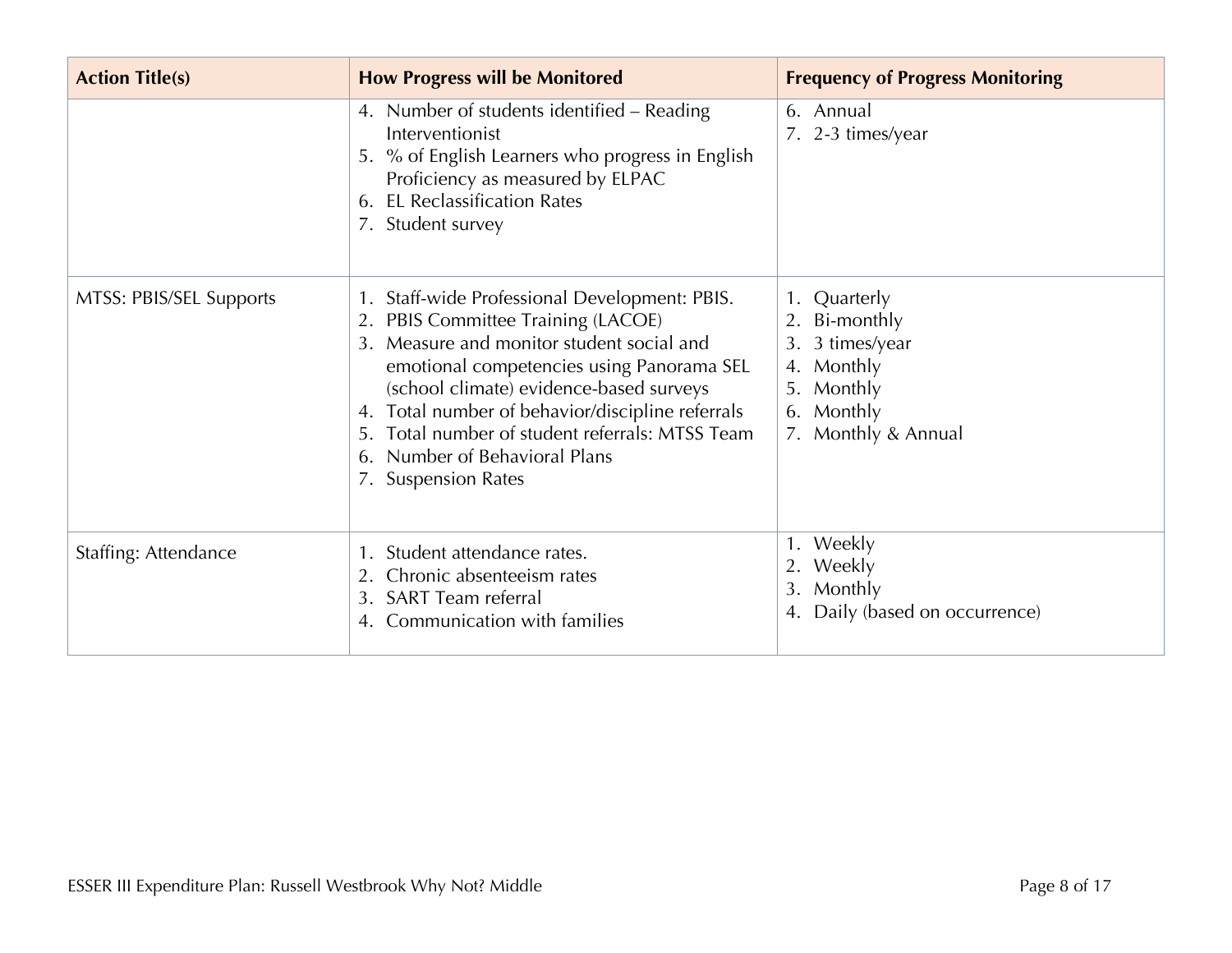# **ESSER III Expenditure Plan Instructions**

### **Introduction**

School districts, county offices of education (COEs), or charter schools, collectively known as local educational agencies (LEAs), that receive Elementary and Secondary School Emergency Relief (ESSER) funds under the American Rescue Plan (ARP) Act, referred to as ESSER III funds, are required to develop a plan for how they will use ESSER III funds to, at a minimum, address students' academic, social, emotional, and mental health needs, as well as the opportunity gaps that existed before, and were exacerbated by, the COVID-19 pandemic.

The plan must be adopted by the local governing board or body of the LEA at a public meeting on or before September 30, 2021 and must be submitted for review and approval within five days of adoption. A school district must submit its ESSER III Expenditure Plan to its COE for review and approval; a COE must submit its plan to the California Department of Education for review and approval. A charter school must submit its plan to its chartering authority for review and to the COE of the county in which the charter school operates for review and approval.

In addition, consistent with the requirements of the ARP, Volume 86, *Federal Register*, page 21201, April 22, 2021, the ESSER III Expenditure Plan must be:

- Written in an understandable and uniform format;
- Written in a language that parents can understand, to the extent practicable;
	- o If it is not practicable to provide written translations to a parent with limited English proficiency, the plan must be orally translated for parents
- Provided in an alternative format to a parent who is an individual with a disability as defined by the Americans with Disabilities Act, upon request; and
- Be made publicly available on the LEA's website.

For additional information regarding ESSER III funding please see the ARP Act Funding web page at https://www.cde.ca.gov/fg/cr/arpact.asp.

*For technical assistance related to the ESSER III Expenditure Plan template and instructions, please contact LCFF@cde.ca.gov. For all other questions related to ESSER III, please contact EDReliefFunds@cde.ca.gov.* 

## **Fiscal Requirements**

• The LEA must use at least 20 percent (20%) of its ESSER III apportionment for expenditures related to addressing the academic impact of lost instructional time through the implementation of evidence-based interventions, such as summer learning or summer enrichment, extended day, comprehensive afterschool programs, or extended school year programs.

ESSER III Expenditure Plan: Russell Westbrook Why Not? Middle Page 9 of 17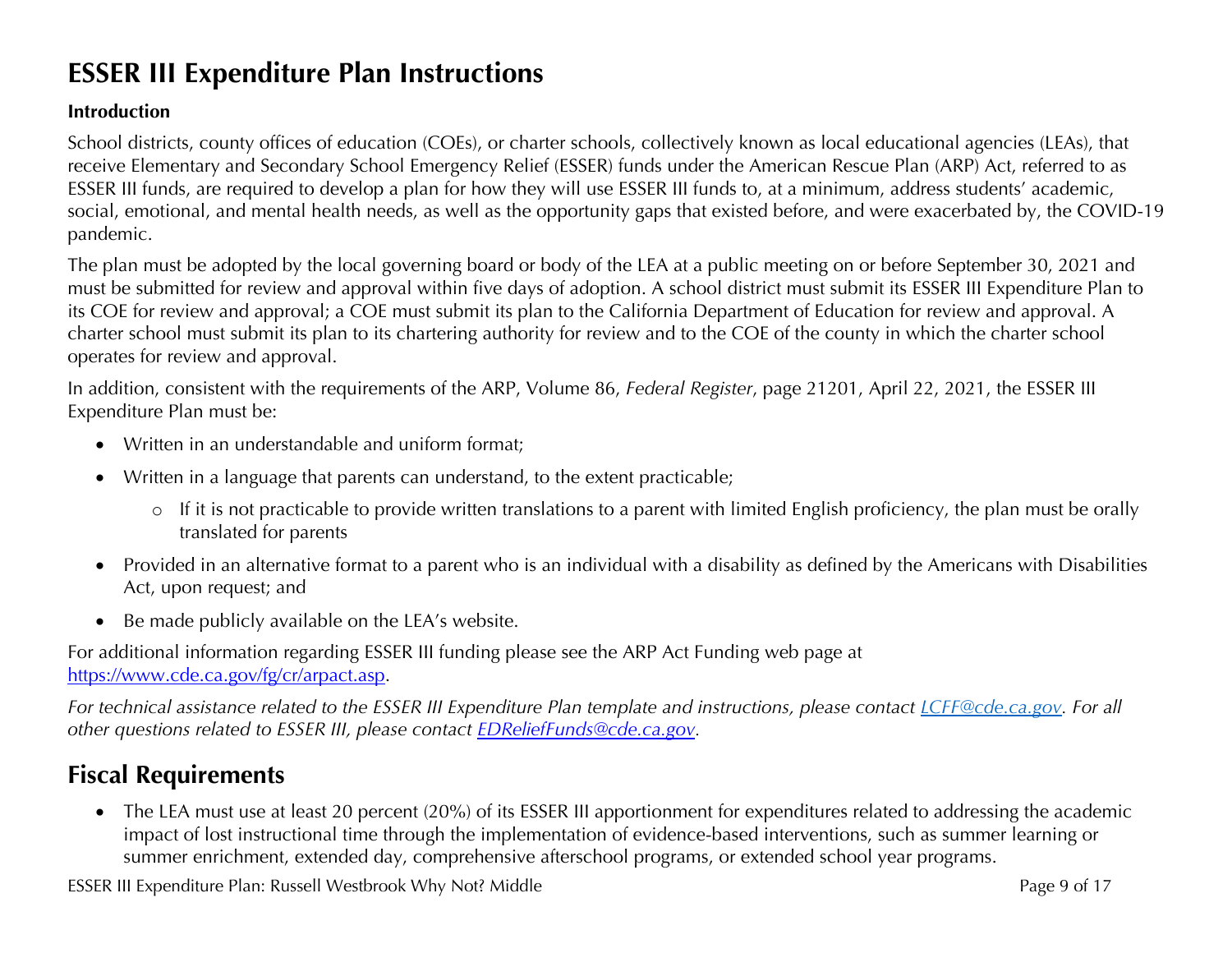- o For purposes of this requirement, "evidence-based interventions" include practices or programs that have evidence to show that they are effective at producing results and improving outcomes when implemented. This kind of evidence has generally been produced through formal studies and research. There are four tiers, or levels, of evidence:
	- **Tier 1 Strong Evidence**: the effectiveness of the practices or programs is supported by one or more well-designed and well-implemented randomized control experimental studies.
	- **Tier 2 Moderate Evidence**: the effectiveness of the practices or programs is supported by one or more welldesigned and well-implemented quasi-experimental studies.
	- § **Tier 3 – Promising Evidence**: the effectiveness of the practices or programs is supported by one or more welldesigned and well-implemented correlational studies (with statistical controls for selection bias).
	- § **Tier 4 – Demonstrates a Rationale**: practices that have a well-defined logic model or theory of action, are supported by research, and have some effort underway by a State Educational Agency, LEA, or outside research organization to determine their effectiveness.
- o For additional information please see the Evidence-Based Interventions Under the ESSA web page at https://www.cde.ca.gov/re/es/evidence.asp.
- The LEA must use the remaining ESSER III funds consistent with section 2001(e)(2) of the ARP Act, including for:
	- o Any activity authorized by the Elementary and Secondary Education Act (ESEA) of 1965;
	- o Any activity authorized by the Individuals with Disabilities Education Act (IDEA);
	- o Any activity authorized by the Adult Education and Family Literacy Act;
	- o Any activity authorized by the Carl D. Perkins Career and Technical Education Act of 2006;
	- o Coordination of preparedness and response efforts of LEAs with State, local, Tribal, and territorial public health departments, and other relevant agencies, to improve coordinated responses among such entities to prevent, prepare for, and respond to COVID-19;
	- o Activities to address the unique needs of low-income students, students with disabilities, English learners, racial and ethnic minorities, homeless students, and foster youth, including how outreach and service delivery will meet the needs of each population;
	- o Developing and implementing procedures and systems to improve the preparedness and response efforts of LEAs;
	- o Training and professional development for staff of the LEA on sanitation and minimizing the spread of infectious diseases;
	- o Purchasing supplies to sanitize and clean the facilities of an LEA, including buildings operated by such agency;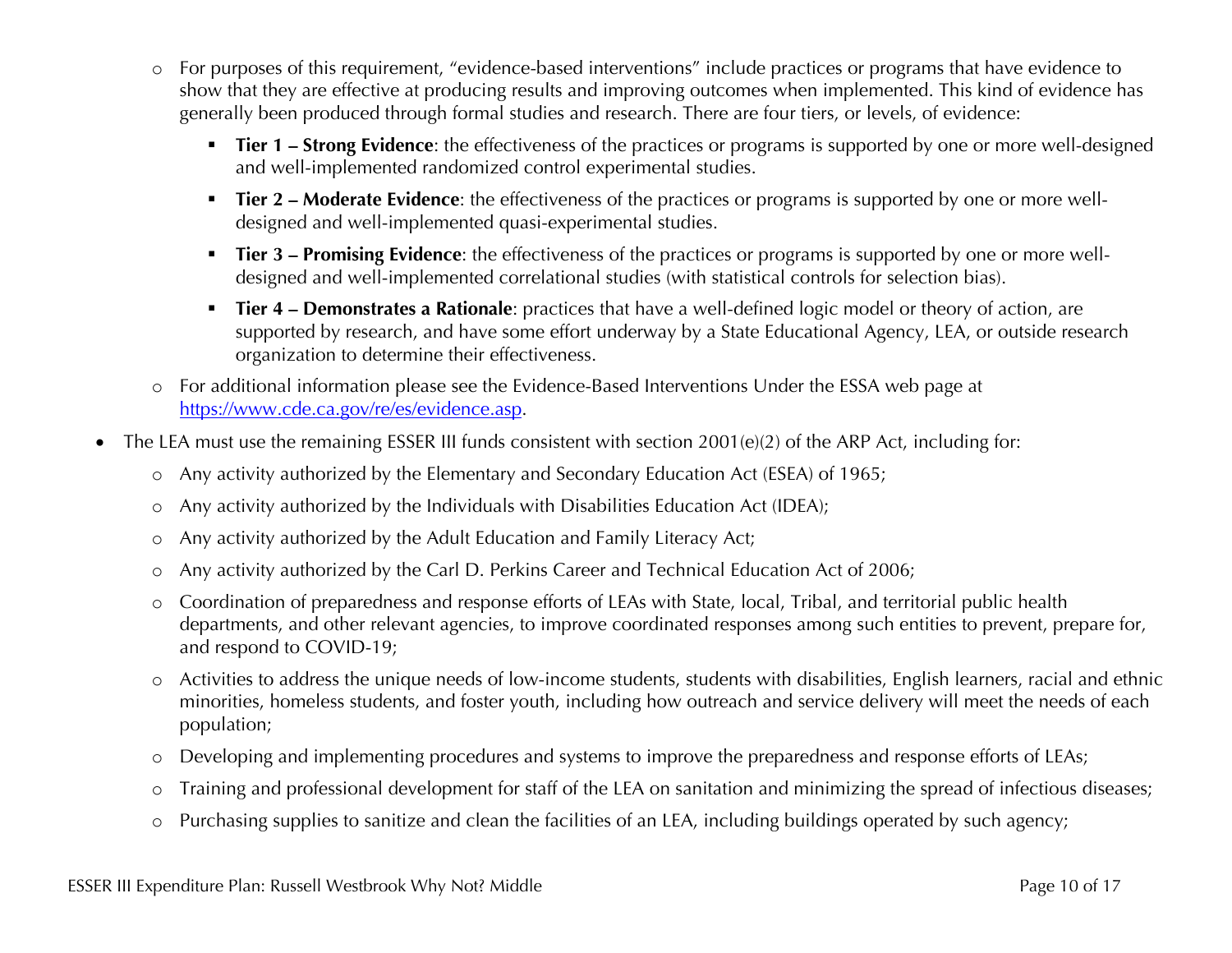- o Planning for, coordinating, and implementing activities during long-term closures, including providing meals to eligible students, providing technology for online learning to all students, providing guidance for carrying out requirements under IDEA, and ensuring other educational services can continue to be provided consistent with all Federal, State, and local requirements;
- o Purchasing education technology (including hardware, software, and connectivity) for students who are served by the LEA that aids in regular and substantive educational interaction between students and their classroom instructors, including low-income students and children with disabilities, which may include assistive technology or adaptive equipment;
- o Providing mental health services and supports, including through the implementation of evidence-based full-service community schools;
- o Planning and implementing activities related to summer learning and supplemental after school programs, including providing classroom instruction or online learning during the summer months and addressing the needs of underserved students;
- o Addressing learning loss among students, including underserved students, by:
	- Administering and using high-quality assessments that are valid and reliable, to accurately assess students' academic progress and assist educators in meeting students' academic needs, including through differentiated instruction,
	- **•** Implementing evidence-based activities to meet the comprehensive needs of students,
	- § Providing information and assistance to parents and families of how they can effectively support students, including in a distance learning environment, and
	- Tracking student attendance and improving student engagement in distance education;

**Note:** A definition of "underserved students" is provided in the Community Engagement section of the instructions.

- o School facility repairs and improvements to enable operation of schools to reduce risks of virus transmission and exposure to environmental health hazards, and to support student health needs;
- o Inspection, testing, maintenance, repair, replacement, and upgrade projects to improve the indoor air quality in school facilities, including mechanical and nonmechanical heating, ventilation, and air conditioning systems, filtering, purification and other air cleaning, fans, control systems, and window and door replacement;
- o Developing strategies and implementing public health protocols including, to the greatest extent practicable, policies in line with guidance from the Centers for Disease Control and Prevention (CDC) for the reopening and operation of school facilities to effectively maintain the health and safety of students, educators, and other staff;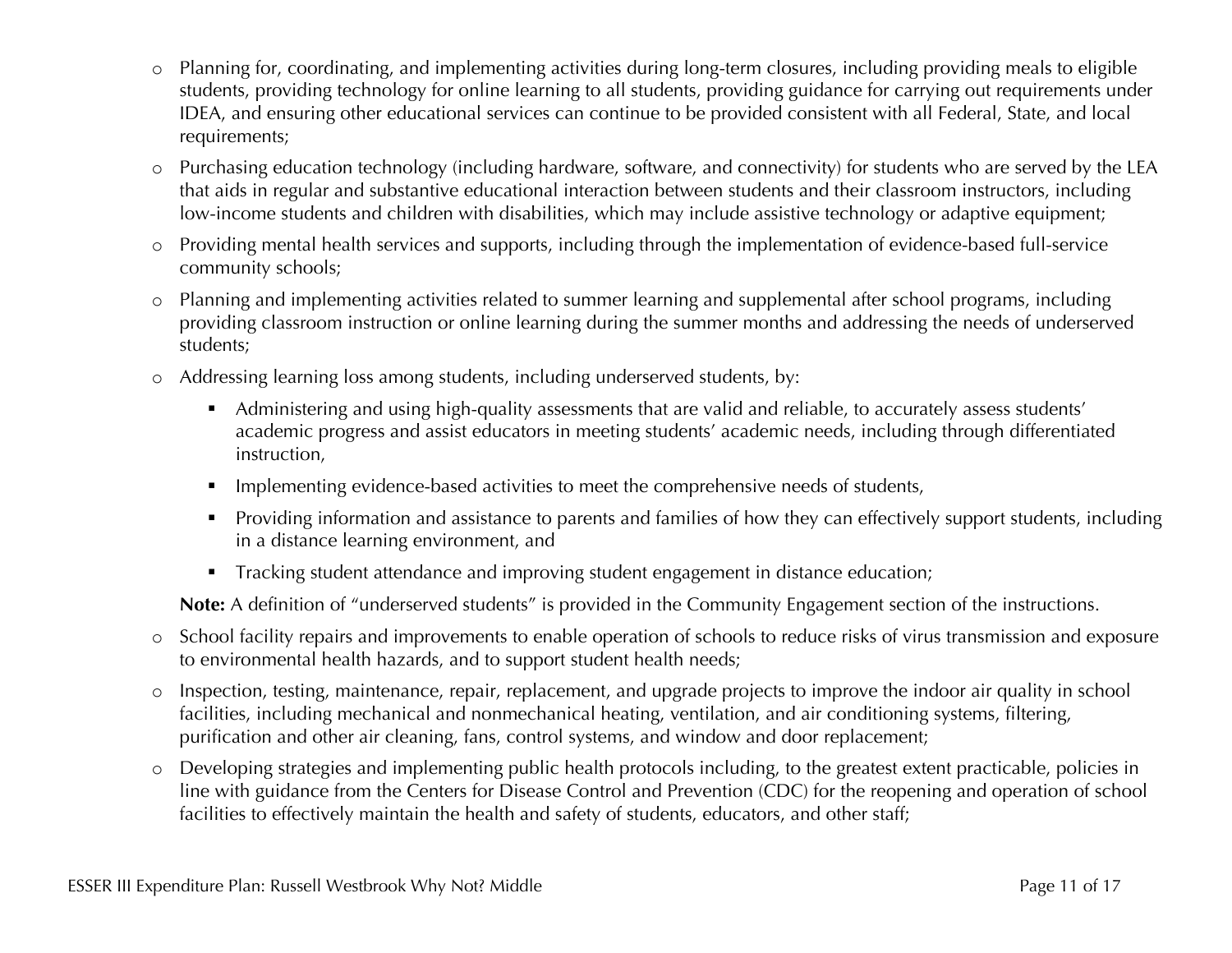o Other activities that are necessary to maintain the operation of and continuity of services in LEAs and continuing to employ existing staff of the LEA.

## **Other LEA Plans Referenced in this Plan**

In developing the plan, the LEA has flexibility to include community input and/or actions included in other planning documents, such as the Local Control and Accountability Plan (LCAP) and/or the Expanded Learning Opportunities (ELO) Grant Plan, provided that the input and/or actions address the requirements of the ESSER III Expenditure Plan.

An LEA that chooses to utilize community input and/or actions from other planning documents must provide the name of the plan(s) referenced by the LEA and a description of where the plan(s) may be accessed by the public (such as a link to a web page or the street address of where the plan(s) are available) in the table. The LEA may add or delete rows from the table as necessary.

An LEA that chooses not to utilize community input and/or actions from other planning documents may provide a response of "Not Applicable" in the table.

### **Summary of Expenditures**

The Summary of Expenditures table provides an overview of the ESSER III funding received by the LEA and how the LEA plans to use its ESSER III funds to support the strategies and interventions being implemented by the LEA.

#### **Instructions**

For the 'Total ESSER III funds received by the LEA,' provide the total amount of ESSER III funds received by the LEA.

In the Total Planned ESSER III Expenditures column of the table, provide the amount of ESSER III funds being used to implement the actions identified in the applicable plan sections.

For the 'Total ESSER III funds included in this plan,' provide the total amount of ESSER III funds being used to implement actions in the plan.

### **Community Engagement**

#### **Purpose and Requirements**

An LEA's decisions about how to use its ESSER III funds will directly impact the students, families, and the local community, and thus the LEA's plan must be tailored to the specific needs faced by students and schools. These community members will have significant insight into what prevention and mitigation strategies should be pursued to keep students and staff safe, as well as how the various COVID–19 prevention and mitigation strategies impact teaching, learning, and day-to-day school experiences.

An LEA must engage in meaningful consultation with the following community members, as applicable to the LEA:

ESSER III Expenditure Plan: Russell Westbrook Why Not? Middle Page 12 of 17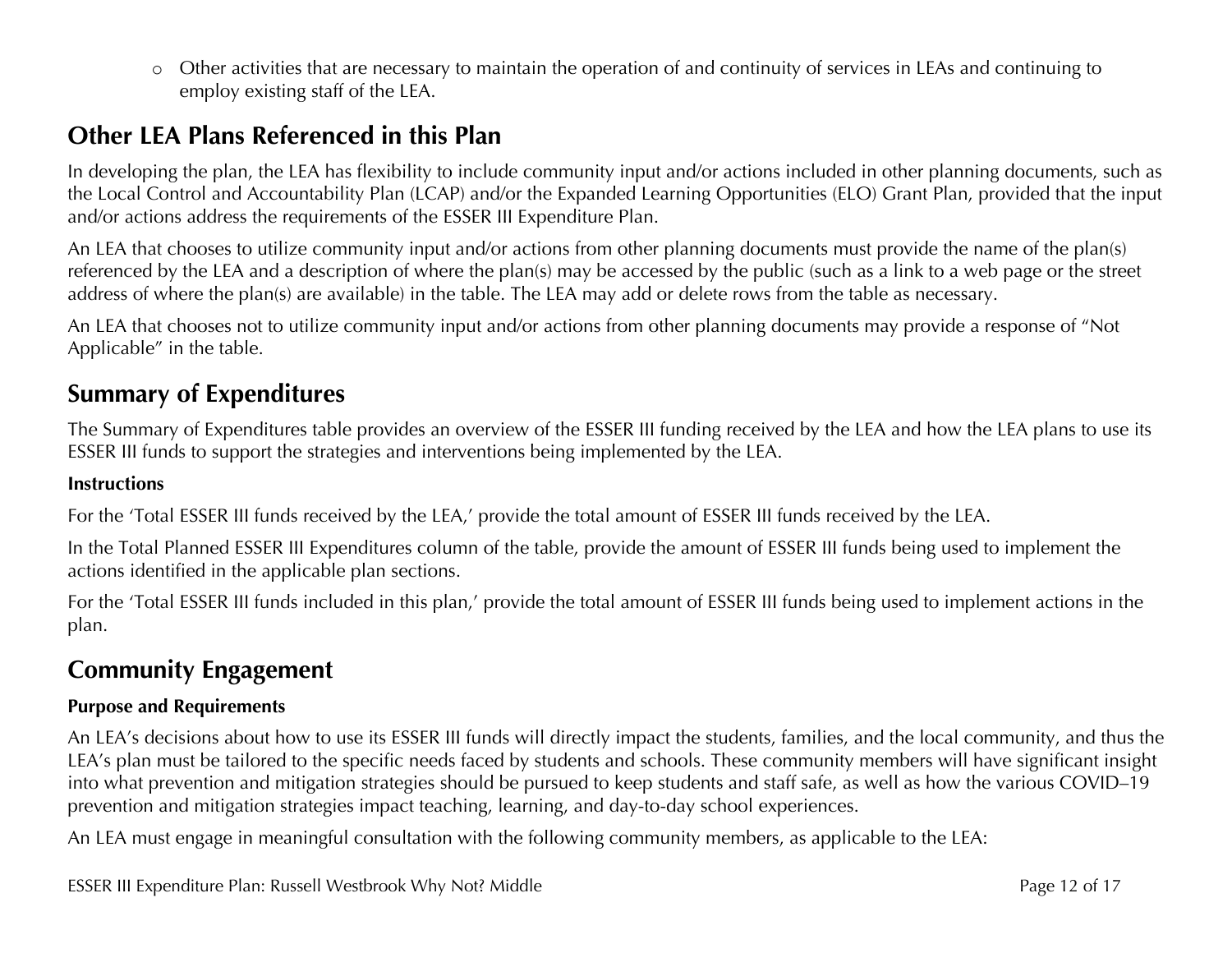- Students;
- Families, including families that speak languages other than English;
- School and district administrators, including special education administrators;
- Teachers, principals, school leaders, other educators, school staff, and local bargaining units, as applicable.

"Meaningful consultation" with the community includes considering the perspectives and insights of each of the required community members in identifying the unique needs of the LEA, especially related to the effects of the COVID-19 pandemic. Comprehensive strategic planning will utilize these perspectives and insights to determine the most effective strategies and interventions to address these needs through the programs and services the LEA implements with its ESSER III funds.

Additionally, an LEA must engage in meaningful consultation with the following groups to the extent that they are present or served in the LEA:

- Tribes:
- Civil rights organizations, including disability rights organizations (e.g. the American Association of People with Disabilities, the American Civil Liberties Union, National Association for the Advancement of Colored People, etc.); and
- Individuals or advocates representing the interests of children with disabilities, English learners, homeless students, foster youth, migratory students, children who are incarcerated, and other underserved students.
	- o For purposes of this requirement "underserved students" include:
		- Students who are low-income:
		- § Students who are English learners;
		- § Students of color;
		- § Students who are foster youth;
		- § Homeless students;
		- § Students with disabilities; and
		- Migratory students.

LEAs are also encouraged to engage with community partners, expanded learning providers, and other community organizations in developing the plan.

Information and resources that support effective community engagement may be found under *Resources* on the following web page of the CDE's website: https://www.cde.ca.gov/re/lc.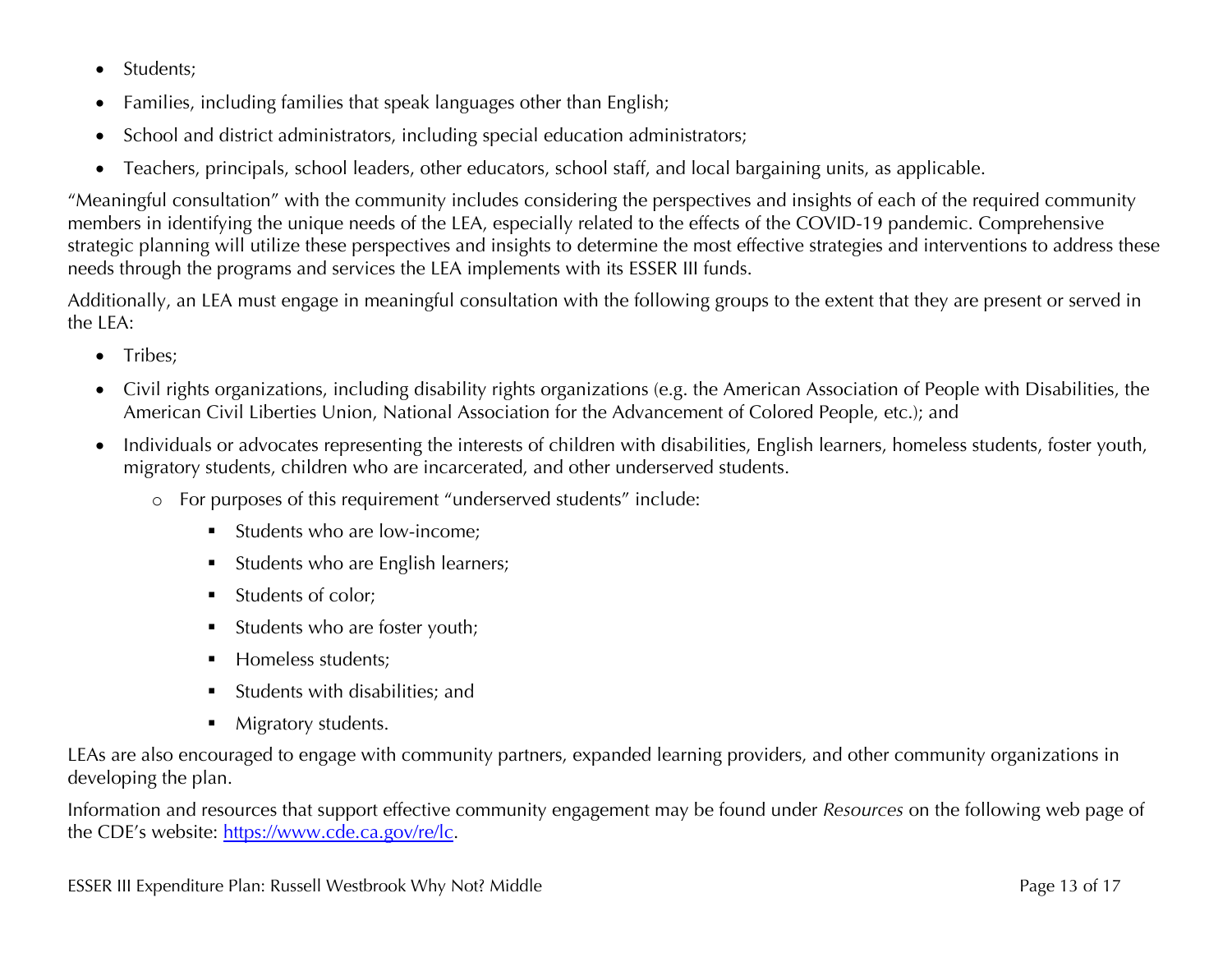### **Instructions**

In responding to the following prompts, the LEA may reference or include input provided by community members during the development of existing plans, including the LCAP and/or the ELO Grant Plan, to the extent that the input is applicable to the requirements of the ESSER III Expenditure Plan. Descriptions provided should include sufficient detail yet be sufficiently succinct to promote a broad understanding among the LEA's local community.

### **A description of the efforts made by the LEA to meaningfully consult with its required community members and the opportunities provided by the LEA for public input in the development of the plan.**

A sufficient response to this prompt will describe how the LEA sought to meaningfully consult with its required community members in the development of the plan, how the LEA promoted the opportunities for community engagement, and the opportunities that the LEA provided for input from the public at large into the development of the plan.

As noted above, a description of "meaningful consultation" with the community will include an explanation of how the LEA has considered the perspectives and insights of each of the required community members in identifying the unique needs of the LEA, especially related to the effects of the COVID-19 pandemic.

### **A description of the how the development of the plan was influenced by community input.**

A sufficient response to this prompt will provide clear, specific information about how input from community members and the public at large was considered in the development of the LEA's plan for its use of ESSER III funds. This response must describe aspects of the ESSER III Expenditure Plan that were influenced by or developed in response to input from community members.

- For the purposes of this prompt, "aspects" may include:
	- Prevention and mitigation strategies to continuously and safely operate schools for in-person learning;
	- Strategies to address the academic impact of lost instructional time through implementation of evidence-based interventions (e.g. summer learning or summer enrichment, extended day, comprehensive afterschool programs, or extended school year programs);
	- Any other strategies or activities implemented with the LEA's ESSER III fund apportionment consistent with section 2001(e)(2) of the ARP Act; and
	- Progress monitoring to ensure interventions address the academic, social, emotional, and mental health needs for all students, especially those students disproportionately impacted by COVID-19

For additional information and guidance, please see the U.S. Department of Education's Roadmap to Reopening Safely and Meeting All Students' Needs Document, available here: https://www2.ed.gov/documents/coronavirus/reopening-2.pdf.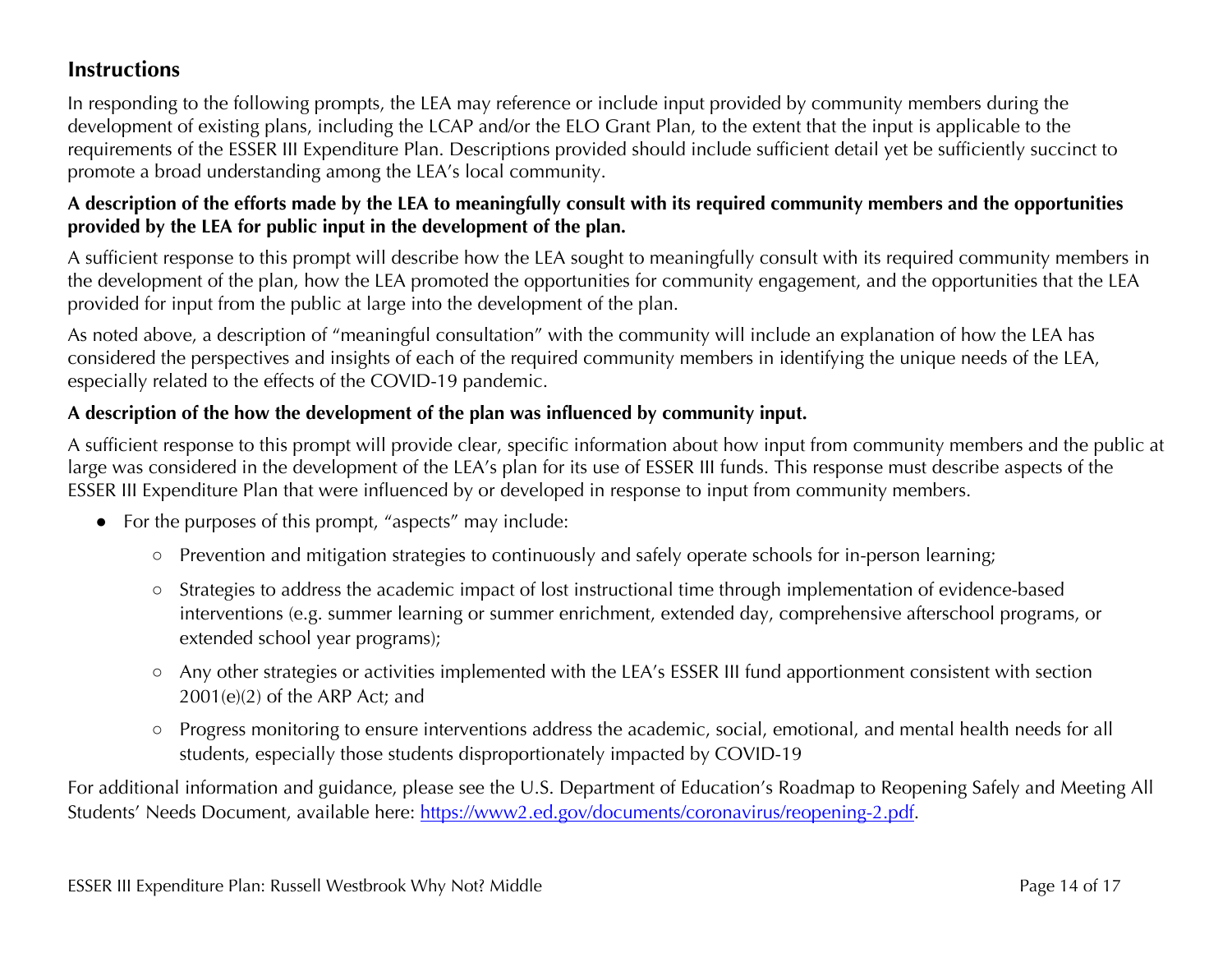## **Planned Actions and Expenditures**

### **Purpose and Requirements**

As noted in the Introduction, an LEA receiving ESSER III funds is required to develop a plan to use its ESSER III funds to, at a minimum, address students' academic, social, emotional, and mental health needs, as well as the opportunity gaps that existed before, and were exacerbated by, the COVID-19 pandemic.

### **Instructions**

An LEA has the flexibility to include actions described in existing plans, including the LCAP and/or ELO Grant Plan, to the extent that the action(s) address the requirements of the ESSER III Expenditure Plan. When including action(s) from other plans, the LEA must describe how the action(s) included in the ESSER III Expenditure Plan supplement the work described in the plan being referenced. The LEA must specify the amount of ESSER III funds that it intends to use to implement the action(s); these ESSER III funds must be in addition to any funding for those action(s) already included in the plan(s) referenced by the LEA. Descriptions of actions provided should include sufficient detail yet be sufficiently succinct to promote a broad understanding among the LEA's local community.

#### **Strategies for Continuous and Safe In-Person Learning**

Provide the total amount of funds being used to implement actions related to Continuous and Safe In-Person Learning, then complete the table as follows:

- If the action(s) are included in another plan, identify the plan and provide the applicable goal and/or action number from the plan. If the action(s) are not included in another plan, write "N/A".
- Provide a short title for the action(s).
- Provide a description of the action(s) the LEA will implement using ESSER III funds for prevention and mitigation strategies that are, to the greatest extent practicable, in line with the most recent CDC guidance, in order to continuously and safely operate schools for in-person learning.
- Specify the amount of ESSER III funds the LEA plans to expend to implement the action(s); these ESSER III funds must be in addition to any funding for those action(s) already included in the plan(s) referenced by the LEA.

### **Addressing the Impact of Lost Instructional Time**

As a reminder, the LEA must use not less than 20 percent of its ESSER III funds to address the academic impact of lost instructional time. Provide the total amount of funds being used to implement actions related to addressing the impact of lost instructional time, then complete the table as follows:

• If the action(s) are included in another plan, identify the plan and provide the applicable goal and/or action number from the plan. If the action(s) are not included in another plan, write "N/A".

ESSER III Expenditure Plan: Russell Westbrook Why Not? Middle Page 15 of 17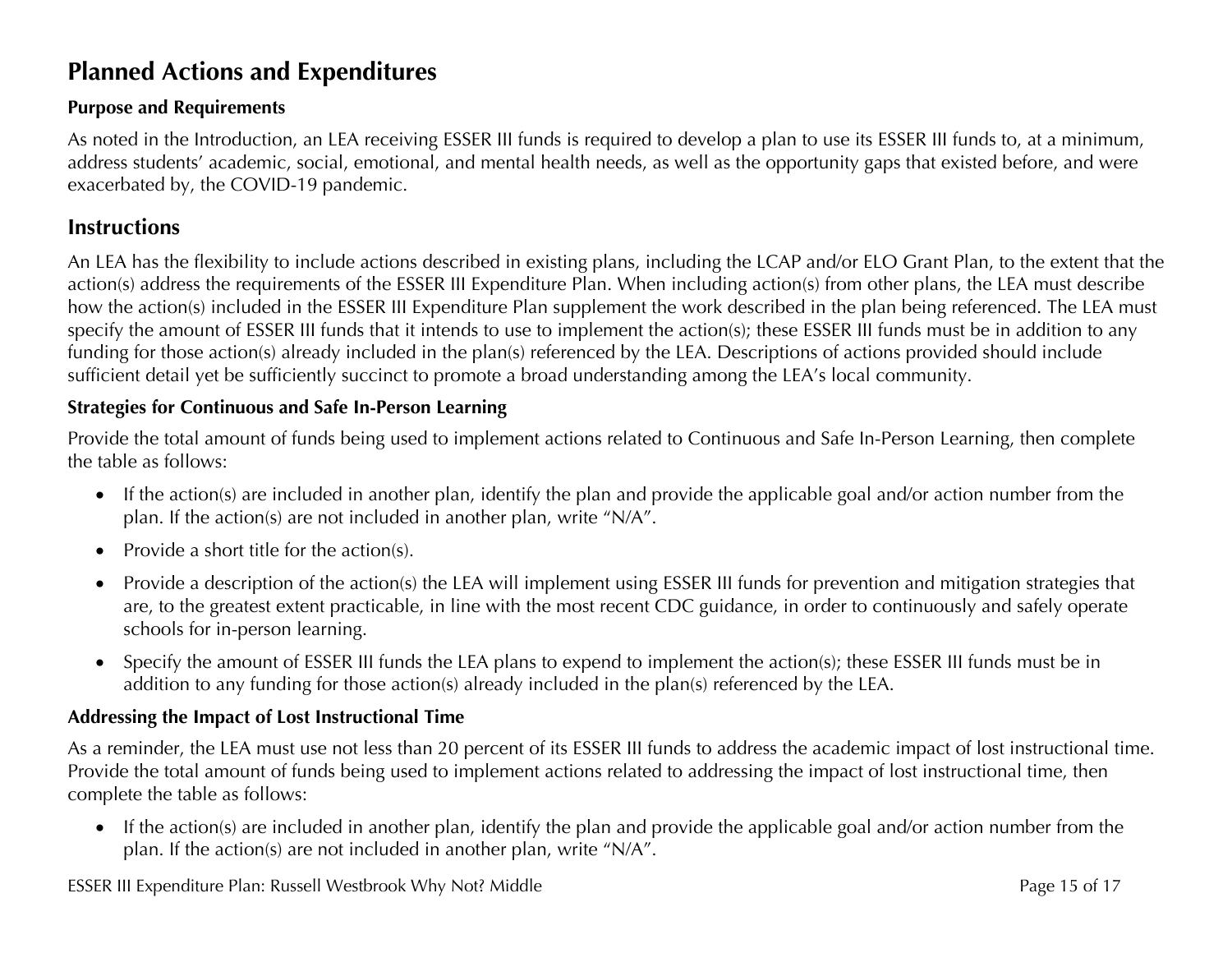- Provide a short title for the action(s).
- Provide a description of the action(s) the LEA will implement using ESSER III funds to address the academic impact of lost instructional time through the implementation of evidence-based interventions, such as summer learning or summer enrichment, extended day, comprehensive afterschool programs, or extended school year programs.
- Specify the amount of ESSER III funds the LEA plans to expend to implement the action(s); these ESSER III funds must be in addition to any funding for those action(s) already included in the plan(s) referenced by the LEA.

### **Use of Any Remaining Funds**

After completing the Strategies for Continuous and Safe In-Person Learning and the Addressing the Impact of Lost Instructional Time portions of the plan, the LEA may use any remaining ESSER III funds to implement additional actions to address students' academic, social, emotional, and mental health needs, as well as to address opportunity gaps, consistent with the allowable uses identified above in the Fiscal Requirements section of the Instructions. LEAs choosing to use ESSER III funds in this manner must provide the total amount of funds being used to implement actions with any remaining ESSER III funds, then complete the table as follows:

- If the action(s) are included in another plan, identify the plan and provide the applicable goal and/or action number from the plan. If the action(s) are not included in another plan, write "N/A".
- Provide a short title for the action(s).
- Provide a description of any additional action(s) the LEA will implement to address students' academic, social, emotional, and mental health needs, as well as to address opportunity gaps, consistent with the allowable uses identified above in the Fiscal Requirements section of the Instructions. If an LEA has allocated its entire apportionment of ESSER III funds to strategies for continuous and safe in-person learning and/or to addressing the impact of lost instructional time, the LEA may indicate that it is not implementing additional actions.
- Specify the amount of ESSER III funds the LEA plans to expend to implement the action(s); these ESSER III funds must be in addition to any funding for those action(s) already included in the plan(s) referenced by the LEA. If the LEA it is not implementing additional actions the LEA must indicate "\$0".

### **Ensuring Interventions are Addressing Student Needs**

The LEA is required to ensure its interventions will respond to the academic, social, emotional, and mental health needs of all students, and particularly those students most impacted by the COVID–19 pandemic, including students from low-income families, students of color, English learners, children with disabilities, students experiencing homelessness, children in foster care, and migratory students.

The LEA may group actions together based on how the LEA plans to monitor the actions' progress. For example, if an LEA plans to monitor the progress of two actions in the same way and with the same frequency, the LEA may list both actions within the same row of